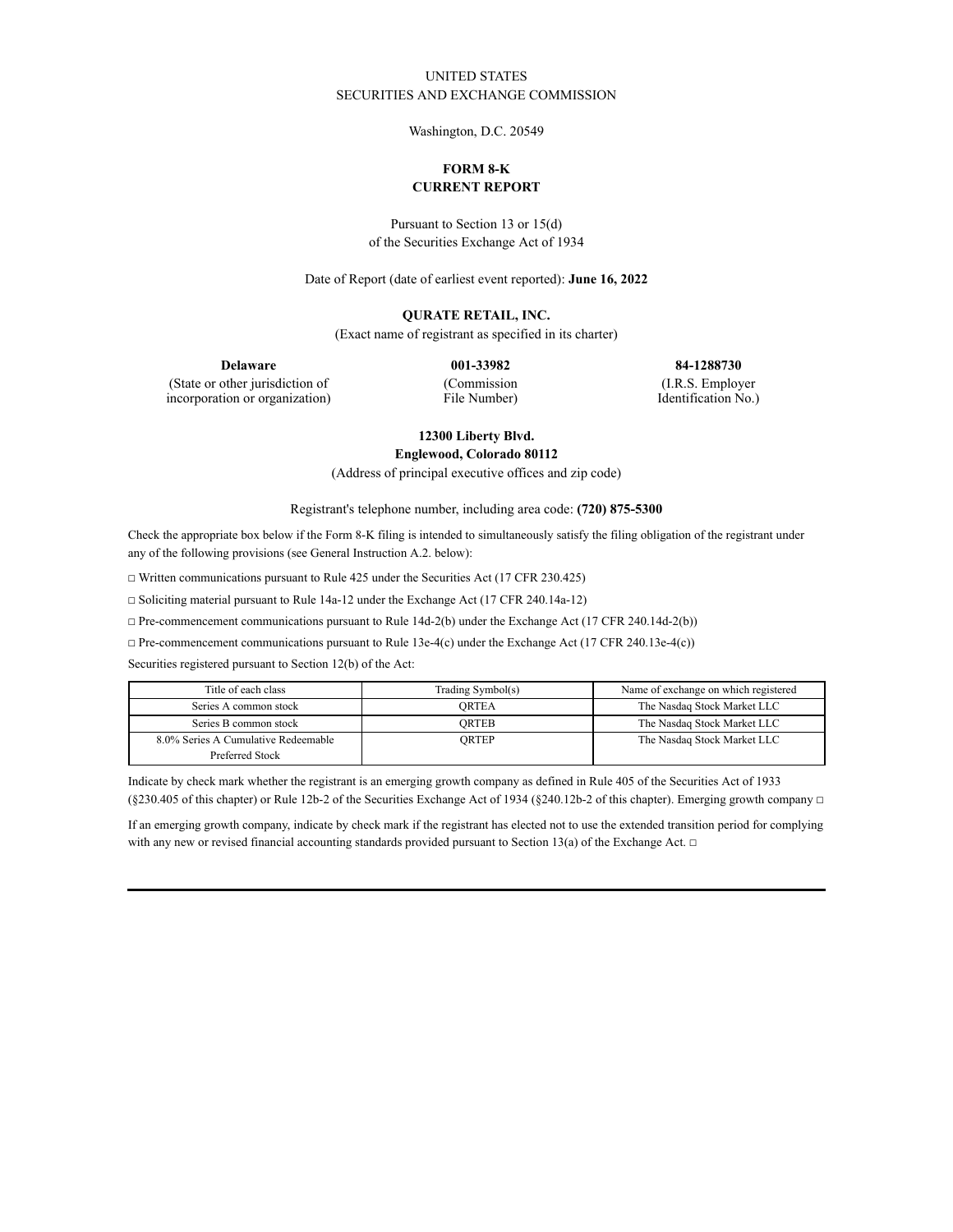### **Item 7.01. Regulation FD Disclosure.**

On June 16, 2022, QVC, Inc. ("QVC"), an indirect wholly-owned subsidiary of Qurate Retail, Inc., announced the expiration and results of its previously announced cash tender offer to purchase any and all of its outstanding 4.375% Senior Secured Notes due 2023.

This Current Report on Form 8-K and the press release furnished as Exhibit 99.1 are being furnished to the Securities and Exchange Commission under Item 7.01 of Form 8-K in satisfaction of the public disclosure requirements of Regulation FD and shall not be deemed "filed" for any purpose.

#### **Item 9.01. Financial Statements and Exhibits.**

## **(d) Exhibits**

| Exhibit No. | <b>Description</b>                                                                                              |
|-------------|-----------------------------------------------------------------------------------------------------------------|
| 99.1        | <u>Press Release, dated June 16, 2022 (incorporated by reference to Exhibit 99.1 to QVC's Current Report on</u> |
|             | form 8-K filed on June 16, 2022 (File No. 001-38654)).                                                          |
| 104         | Cover Page Interactive Data File (formatted as Inline XBRL and contained in Exhibit 101)                        |

2